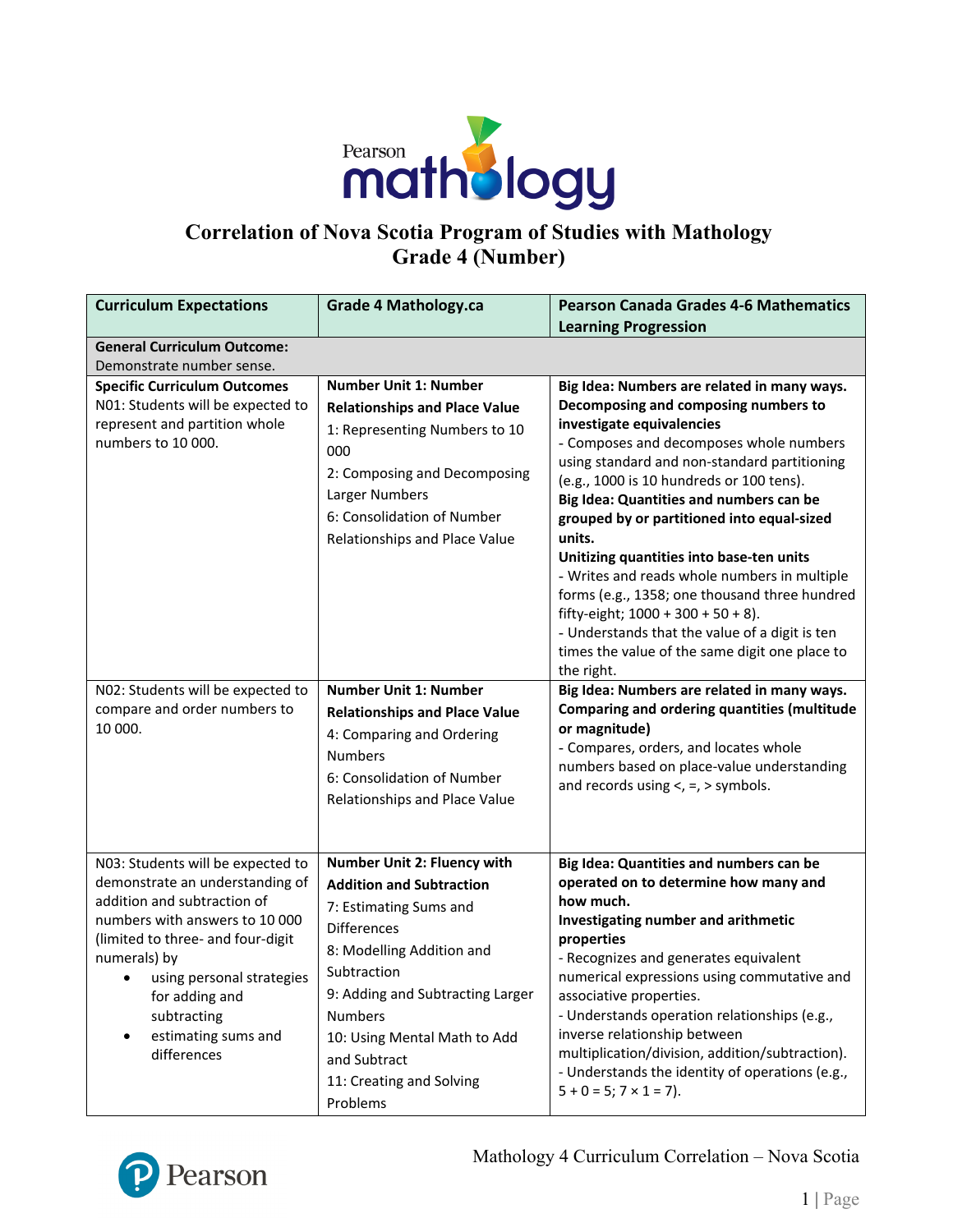| solving problems<br>$\bullet$<br>involving addition and<br>subtraction                                                                                                                                                                                                                                                                                                                                               | 12: Consolidation of Fluency with<br><b>Addition and Subtraction</b>                                                                                                                                                                                                                                                                                                                                                                 | Developing conceptual meaning of operations<br>- Models and develops meaning for whole<br>number computation to four digits.<br>Developing fluency of operations<br>- Estimates the result of whole number<br>operations using contextually relevant<br>strategies (e.g., How many buses are needed<br>to take the Grade 8 classes to the museum?).<br>- Solves whole number computation using<br>efficient strategies (e.g., mental computation,<br>algorithms, calculating cost of transactions and<br>change owing, saving money to make a<br>purchase).                                                                                                  |
|----------------------------------------------------------------------------------------------------------------------------------------------------------------------------------------------------------------------------------------------------------------------------------------------------------------------------------------------------------------------------------------------------------------------|--------------------------------------------------------------------------------------------------------------------------------------------------------------------------------------------------------------------------------------------------------------------------------------------------------------------------------------------------------------------------------------------------------------------------------------|--------------------------------------------------------------------------------------------------------------------------------------------------------------------------------------------------------------------------------------------------------------------------------------------------------------------------------------------------------------------------------------------------------------------------------------------------------------------------------------------------------------------------------------------------------------------------------------------------------------------------------------------------------------|
| N04: Students will be expected to<br>apply and explain the properties<br>of 0 and 1 for multiplication and<br>the property of 1 for division.                                                                                                                                                                                                                                                                        | <b>Number Unit 5: Fluency with</b><br><b>Multiplication and Division Facts</b><br>24: Strategies for Multiplication<br>27: Strategies for Division<br>29: Consolidation of Fluency with<br>Multiplication and Division Facts                                                                                                                                                                                                         | Big Idea: Quantities and numbers can be<br>operated on to determine how many and<br>how much.<br>Investigating number and arithmetic<br>properties<br>- Understands the identity of operations (e.g.,<br>$5 + 0 = 5$ ; $7 \times 1 = 7$ ).                                                                                                                                                                                                                                                                                                                                                                                                                   |
| N05: Students will be expected to<br>describe and apply mental<br>mathematics strategies, to recall<br>basic multiplication facts to $9 \times 9$<br>and to determine related division<br>facts.                                                                                                                                                                                                                     | <b>Number Unit 5: Fluency with</b><br><b>Multiplication and Division Facts</b><br>24: Strategies for Multiplication<br>25: Solving Multiplication<br>Problems<br>26: Relating Multiplication and<br>Division<br>27: Strategies for Division<br>29: Consolidation of Fluency with<br>Multiplication and Division Facts<br>Patterning Unit 1: Increasing and<br><b>Decreasing Patterns</b><br>4: Investigating Number<br>Relationships | Big Idea: Quantities and numbers can be<br>operated on to determine how many and<br>how much.<br>Investigating number and arithmetic<br>properties<br>- Recognizes and generates equivalent<br>numerical expressions using commutative and<br>associative properties.<br>- Understands operational relationships (e.g.,<br>inverse relationship between<br>multiplication/division, addition/subtraction).<br>Developing fluency of operations<br>- Fluently recalls multiplication and division<br>facts to 100.                                                                                                                                            |
| N06: Students will be expected to<br>demonstrate an understanding of<br>multiplication (one-, two-, or<br>three-digit by one-digit numerals)<br>to solve problems by<br>using personal strategies<br>for multiplication, with<br>and without concrete<br>materials<br>using arrays to represent<br>multiplication<br>connecting concrete<br>representations to<br>symbolic<br>representations<br>estimating products | Number Unit 6: Multiplying and<br><b>Dividing Larger Numbers</b><br>30: Exploring Strategies for<br>Multiplying<br>31: Estimating Products<br>35: Consolidation of Multiplying<br>and Dividing Larger Numbers                                                                                                                                                                                                                        | Big Idea: Quantities and numbers can be<br>operated on to determine how many and<br>how much.<br>Developing conceptual meaning of operations<br>- Models and develops meaning for whole<br>number computation to four digits.<br>Developing fluency of operations<br>- Estimates the result of whole number<br>operations using contextually relevant<br>strategies (e.g., How many buses are needed<br>to take the Grade 8 classes to the museum?).<br>- Solves whole number computation using<br>efficient strategies (e.g., mental computation,<br>algorithms, calculating cost of transactions and<br>change owing, saving money to make a<br>purchase). |

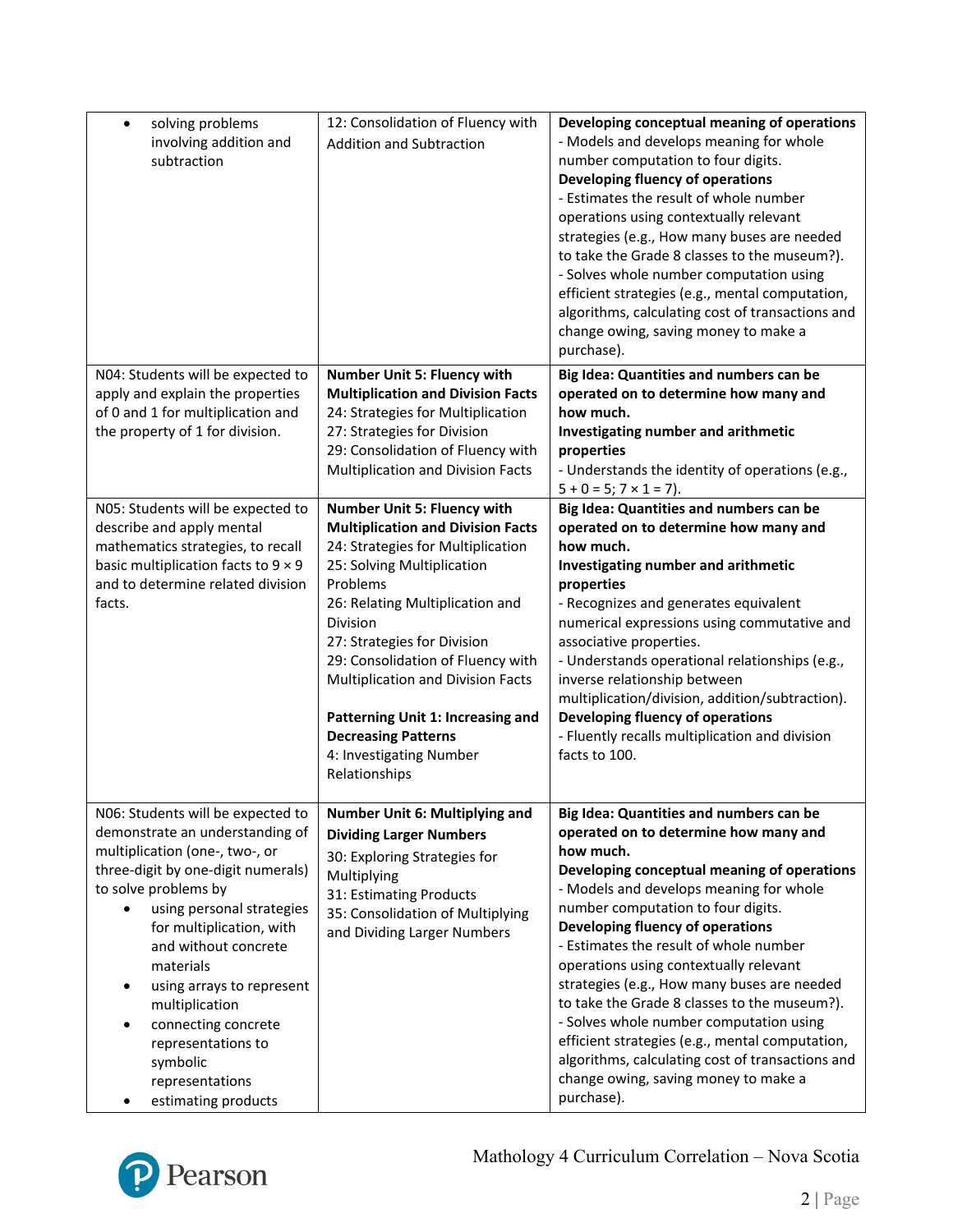| applying the distributive<br>$\bullet$<br>property                                                                                                                                                                                                                                                                                                                                                                                                                |                                                                                                                                                                                                                                                                                                                                                                                                                                        |                                                                                                                                                                                                                                                                                                                                                                                                                                                                                                                                                                                                                                                                                                                                                                                                                                                                                                                                                                                                                                                         |
|-------------------------------------------------------------------------------------------------------------------------------------------------------------------------------------------------------------------------------------------------------------------------------------------------------------------------------------------------------------------------------------------------------------------------------------------------------------------|----------------------------------------------------------------------------------------------------------------------------------------------------------------------------------------------------------------------------------------------------------------------------------------------------------------------------------------------------------------------------------------------------------------------------------------|---------------------------------------------------------------------------------------------------------------------------------------------------------------------------------------------------------------------------------------------------------------------------------------------------------------------------------------------------------------------------------------------------------------------------------------------------------------------------------------------------------------------------------------------------------------------------------------------------------------------------------------------------------------------------------------------------------------------------------------------------------------------------------------------------------------------------------------------------------------------------------------------------------------------------------------------------------------------------------------------------------------------------------------------------------|
| N07: Students will be expected to<br>demonstrate an understanding of<br>division (one-digit divisor and up<br>to two-digit dividend) to solve<br>problems by<br>using personal strategies<br>for dividing, with and<br>without concrete<br>materials<br>estimating quotients<br>relating division to<br>multiplication                                                                                                                                            | Number Unit 5: Fluency with<br><b>Multiplication and Division Facts</b><br>27: Strategies for Division<br>29: Consolidation of Fluency with<br><b>Multiplication and Division Facts</b><br>Number Unit 6: Multiplying and<br><b>Dividing Larger Numbers</b><br>32: Exploring Strategies for<br>Dividing<br>33: Estimating Quotients<br>34: Dividing with Remainders<br>35: Consolidation of Multiplying<br>and Dividing Larger Numbers | Big Idea: Quantities and numbers can be<br>operated on to determine how many and<br>how much.<br>Developing conceptual meaning of operations<br>- Models and develops meaning for whole<br>number computation to four digits.<br>Developing fluency of operations<br>- Estimates the results of whole number<br>operations using contextually relevant<br>strategies (e.g., How many buses are needed<br>to take the Grade 8 classes to the museum?).<br>- Solves whole number computation using<br>efficient strategies (e.g., mental computation,<br>algorithms, calculating cost of transactions and<br>change owing, saving money to make a<br>purchase).                                                                                                                                                                                                                                                                                                                                                                                           |
| N08: Students will be expected to<br>demonstrate an understanding of<br>fractions less than or equal to 1<br>by using concrete, pictorial, and<br>symbolic representations to<br>name and record<br>fractions for the parts of<br>one whole or a set<br>compare and order<br>fractions<br>model and explain that<br>for different wholes, two<br>identical fractions may<br>not represent the same<br>quantity<br>provide examples of<br>where fractions are used | <b>Number Unit 3: Fractions</b><br>13: What Are Fractions?<br>14: Counting by Unit Fractions<br>15: Exploring Different<br><b>Representations of Fractions</b><br>17: Exploring Equivalence in<br>Fractions<br>18: Comparing and Ordering<br>Fractions<br>19: Consolidation of Fractions                                                                                                                                               | Big Idea: Numbers are related in many ways.<br>Comparing and ordering quantities (multitude<br>or magnitude)<br>- Compares, orders, and locates fractions with<br>the same numerator or denominator using<br>reasoning (e.g., $\frac{3}{5}$ > $\frac{3}{6}$ because fifths are larger<br>parts).<br><b>Estimating quantities and numbers</b><br>- Estimates the size and magnitude of fractions<br>by comparing to benchmarks.<br>Big Idea: Quantities and numbers can be<br>grouped by or partitioned into equal-sized<br>units.<br>Partitioning quantities to form fractions<br>- Partitions fractional parts into smaller<br>fractional parts (e.g., partitions halves into<br>thirds to create sixths).<br>- Uses models to describe, name, and count<br>forward and backward by unit fractions.<br>- Explains that two equivalent fractions<br>represent the same part of a whole, but not<br>necessarily equal quantities (e.g., $\frac{1}{2}$ of a set of<br>12 and $\frac{1}{2}$ of a set of 6 are equal fractions, but<br>unequal quantities). |

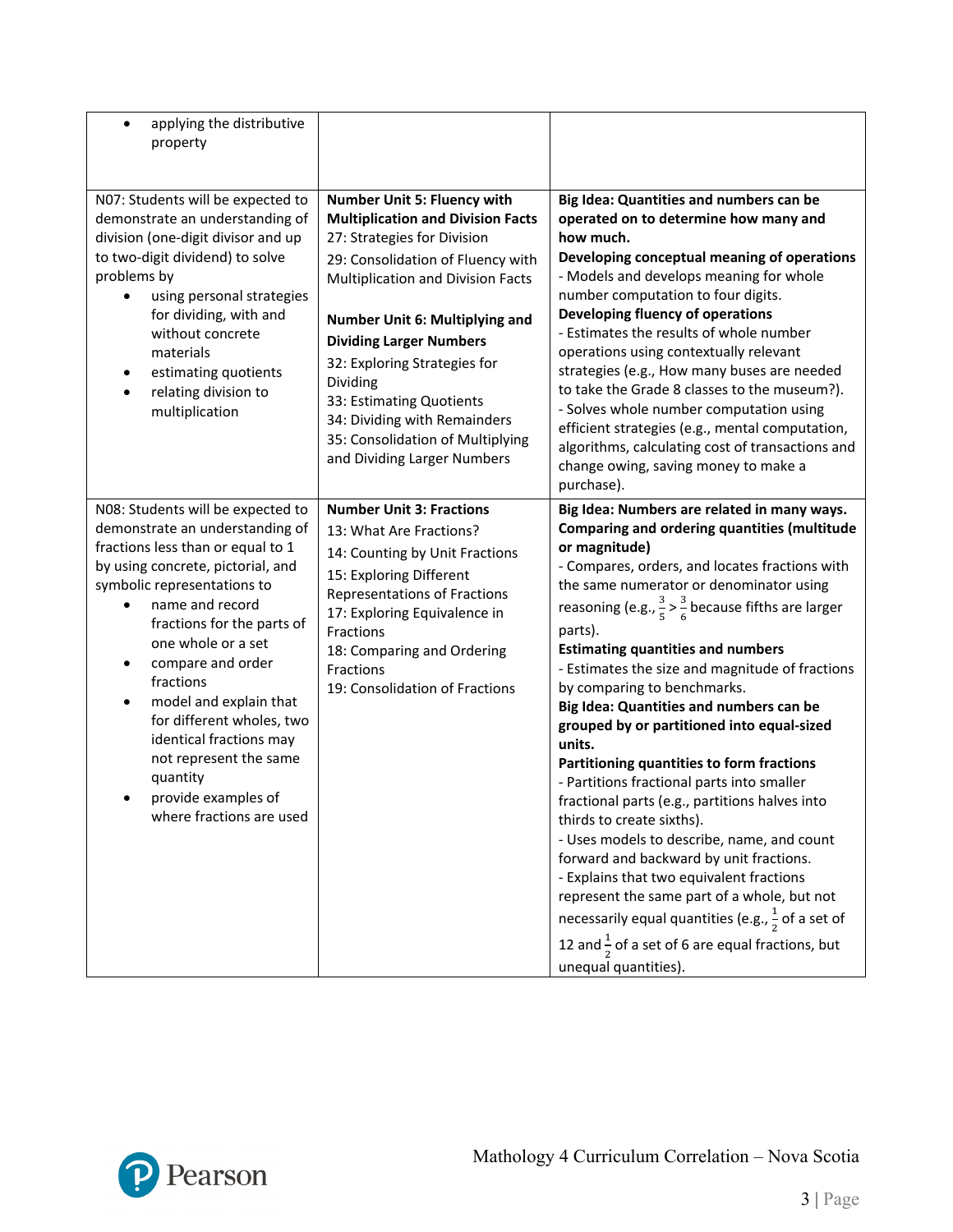| N09: Students will be expected to<br>describe and represent decimals<br>(tenths and hundredths),<br>concretely, pictorially, and<br>symbolically.                                                                                                                                                                       | <b>Number Unit 4: Decimals</b><br>20: Exploring Tenths<br>21: Exploring Hundredths<br>23: Consolidation of Decimals                                                                                                                                                                                 | Big Idea: The set of real numbers is infinite.<br>Extending whole number understanding to<br>the set of real numbers<br>- Explores decimal fractions to tenths (e.g., 0.1,<br>0.5, 0.8) and hundredths (e.g., 0.42, 0.05,<br>$0.90$ ).<br>Big Idea: Numbers are related in many ways.<br><b>Estimating quantities and numbers</b><br>- Estimates the location of decimals and<br>fractions on a number line.<br>Big Idea: Quantities and numbers can be<br>grouped by or partitioned into equal-sized<br>units.<br>Unitizing quantities into base-ten units<br>- Uses fractions with denominators of 10 to<br>develop decimal fraction understanding and<br>notation (e.g., five-tenths is $\frac{5}{10}$ or 0.5).<br>- Counts forwards and backwards by decimal<br>units (e.g., 0.1, 0.2,  0.9, 1.0).<br>- Understands that the value of a digit is ten<br>times the value of the same digit one place to<br>the right.<br>- Understands that the value of a digit is one-<br>tenth the value of the same digit one place to<br>the left.<br>- Writes and reads decimal numbers in<br>multiple forms (e.g., numerals, number names,<br>expanded form). |
|-------------------------------------------------------------------------------------------------------------------------------------------------------------------------------------------------------------------------------------------------------------------------------------------------------------------------|-----------------------------------------------------------------------------------------------------------------------------------------------------------------------------------------------------------------------------------------------------------------------------------------------------|---------------------------------------------------------------------------------------------------------------------------------------------------------------------------------------------------------------------------------------------------------------------------------------------------------------------------------------------------------------------------------------------------------------------------------------------------------------------------------------------------------------------------------------------------------------------------------------------------------------------------------------------------------------------------------------------------------------------------------------------------------------------------------------------------------------------------------------------------------------------------------------------------------------------------------------------------------------------------------------------------------------------------------------------------------------------------------------------------------------------------------------------------------|
| N10: Students will be expected to<br>relate decimals to fractions and<br>fractions to decimals (to<br>hundredths).                                                                                                                                                                                                      | <b>Number Unit 4: Decimals</b><br>20: Exploring Tenths<br>21: Exploring Hundredths<br>23: Consolidation of Decimals                                                                                                                                                                                 | Big Idea: Quantities and numbers can be<br>grouped by or partitioned into equal-sized<br>units.<br>Unitizing quantities into base-ten units<br>- Uses fractions with denominators of 10 to<br>develop decimal fraction understanding and<br>notation (e.g., five-tenths is $\frac{5}{10}$ or 0.5).                                                                                                                                                                                                                                                                                                                                                                                                                                                                                                                                                                                                                                                                                                                                                                                                                                                      |
| N11: Students will be expected to<br>demonstrate an understanding of<br>addition and subtraction of<br>decimals (limited to hundredths)<br>by<br>estimating sums and<br>differences<br>using mental<br>mathematics strategies<br>to solve problems<br>using personal strategies<br>to determine sums and<br>differences | <b>Number Unit 7: Operations with</b><br><b>Fractions and Decimals</b><br>36: Estimating Sums and<br>Differences with Decimals<br>37: Adding and Subtracting<br>Decimals<br>38: Using Mental Math to Add<br>and Subtract Decimals<br>39: Consolidation of Operations<br>with Fractions and Decimals | Big Idea: Quantities and numbers can be<br>operated on to determine how many and<br>how much.<br>Developing conceptual meaning of operations<br>- Demonstrates an understanding of decimal<br>number computation through modelling and<br>flexible strategies.<br>Developing fluency of operations<br>- Estimates sums and differences of decimal<br>numbers (e.g., calculating cost of transactions<br>involving dollars and cents).<br>- Solves decimal number computation using<br>efficient strategies.                                                                                                                                                                                                                                                                                                                                                                                                                                                                                                                                                                                                                                             |

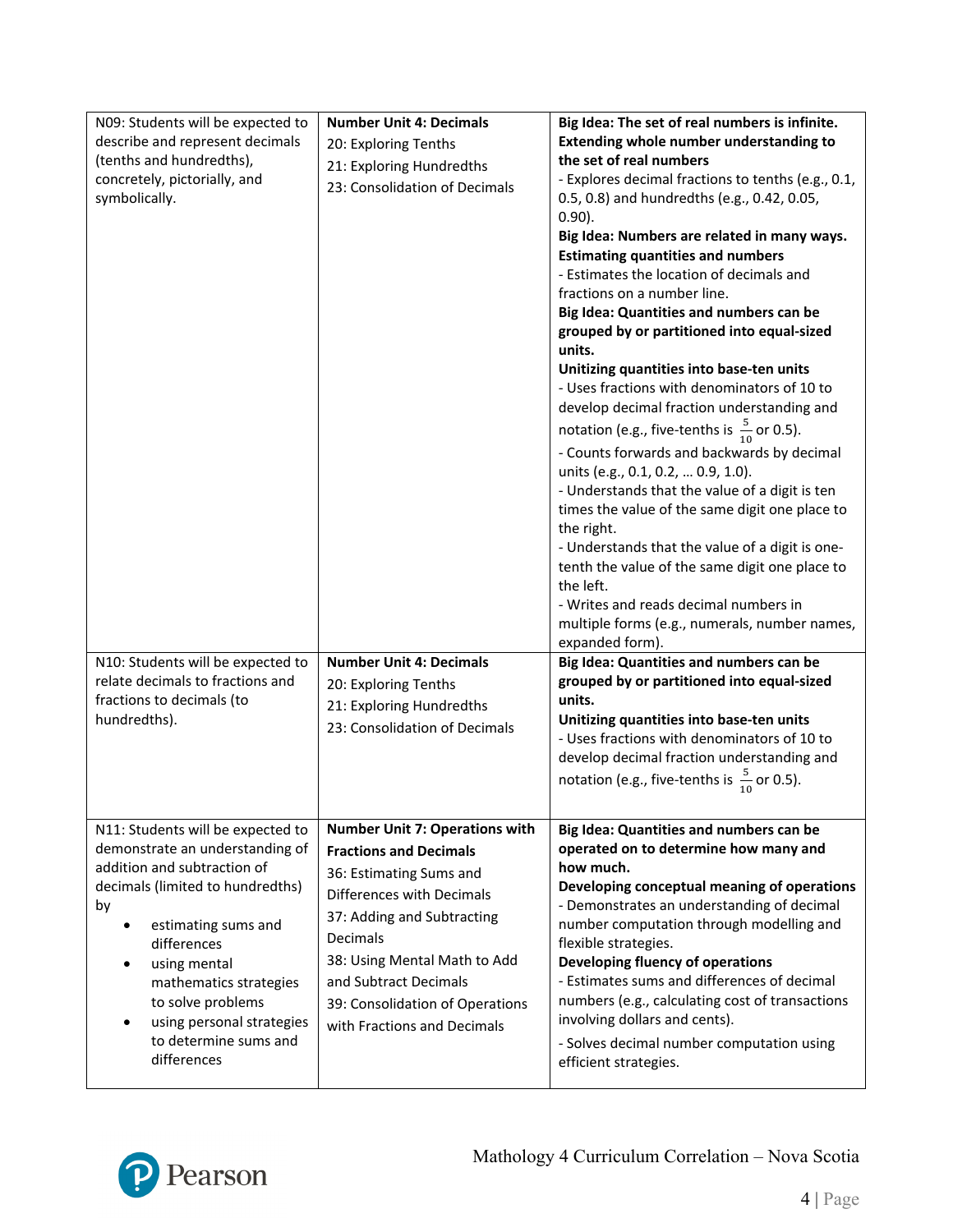

## **Correlation of Nova Scotia Program of Studies with Mathology Grade 4 (Patterns and Relations)**

| <b>Curriculum Expectations</b>                                                                                                                                                  | <b>Grade 4 Mathology.ca</b>                                                                                                                                                                                                                                           | <b>Pearson Canada Grades 4-6</b>                                                                                                                                                                                                                                                                                                                                                                                                                                                                                                                                                                                                                                                                                                                                                                                                |
|---------------------------------------------------------------------------------------------------------------------------------------------------------------------------------|-----------------------------------------------------------------------------------------------------------------------------------------------------------------------------------------------------------------------------------------------------------------------|---------------------------------------------------------------------------------------------------------------------------------------------------------------------------------------------------------------------------------------------------------------------------------------------------------------------------------------------------------------------------------------------------------------------------------------------------------------------------------------------------------------------------------------------------------------------------------------------------------------------------------------------------------------------------------------------------------------------------------------------------------------------------------------------------------------------------------|
|                                                                                                                                                                                 |                                                                                                                                                                                                                                                                       | <b>Mathematics Learning Progression</b>                                                                                                                                                                                                                                                                                                                                                                                                                                                                                                                                                                                                                                                                                                                                                                                         |
| <b>General Curriculum Outcome:</b>                                                                                                                                              |                                                                                                                                                                                                                                                                       |                                                                                                                                                                                                                                                                                                                                                                                                                                                                                                                                                                                                                                                                                                                                                                                                                                 |
| Use patterns to describe the world and solve problems.                                                                                                                          |                                                                                                                                                                                                                                                                       |                                                                                                                                                                                                                                                                                                                                                                                                                                                                                                                                                                                                                                                                                                                                                                                                                                 |
| <b>Specific Curriculum Outcomes</b><br>PR01: Students will be expected to<br>identify and describe patterns found in<br>tables and charts, including a<br>multiplication chart. | <b>Patterning Unit 1: Increasing</b><br>and Decreasing Patterns<br>2: Investigating Increasing and<br><b>Decreasing Patterns</b><br>3: Representing Patterns<br>4: Investigating Number<br>Relationships<br>6: Consolidation of Increasing<br>and Decreasing Patterns | <b>Big Idea: Regularity and repetition</b><br>form patterns that can be generalized<br>and predicted mathematically.<br>Representing patterns, relations, and<br><b>functions</b><br>- Describes, generates, extends,<br>translates, and corrects number and<br>shape patterns that follow a<br>predetermined rule.<br>Generalizing and analyzing patterns,<br>relations, and functions<br>- Explains the rule for numeric patterns<br>including the starting point and change<br>(e.g., given: 16, 22, 28, 34,  Start at<br>16 and add 6 each time).<br>- Describes numeric and shape patterns                                                                                                                                                                                                                                 |
| PR02: Students will be expected to<br>translate among different representations<br>of a pattern (a table, a chart, or concrete<br>materials).                                   | <b>Patterning Unit 1: Increasing</b><br>and Decreasing Patterns<br>3: Representing Patterns<br>6: Consolidation of Increasing<br>and Decreasing Patterns                                                                                                              | using words and numbers.<br><b>Big Idea: Regularity and repetition</b><br>form patterns that can be generalized<br>and predicted mathematically.<br>Representing patterns, relations, and<br>functions<br>- Describes, generates, extends,<br>translates, and corrects number and<br>shape patterns that follow a<br>predetermined rule.<br>- Uses multiple approaches to model<br>situations involving repetition (i.e.,<br>repeating patterns) and change (i.e.,<br>increasing/decreasing patterns) (e.g.,<br>using objects, tables, graphs, symbols,<br>loops and nested loops in coding).<br>Generalizing and analyzing patterns,<br>relations, and functions<br>- Explains the rule for numeric patterns<br>including the starting point and change<br>(e.g., given: 16, 22, 28, 34,  Start at<br>16 and add 6 each time). |

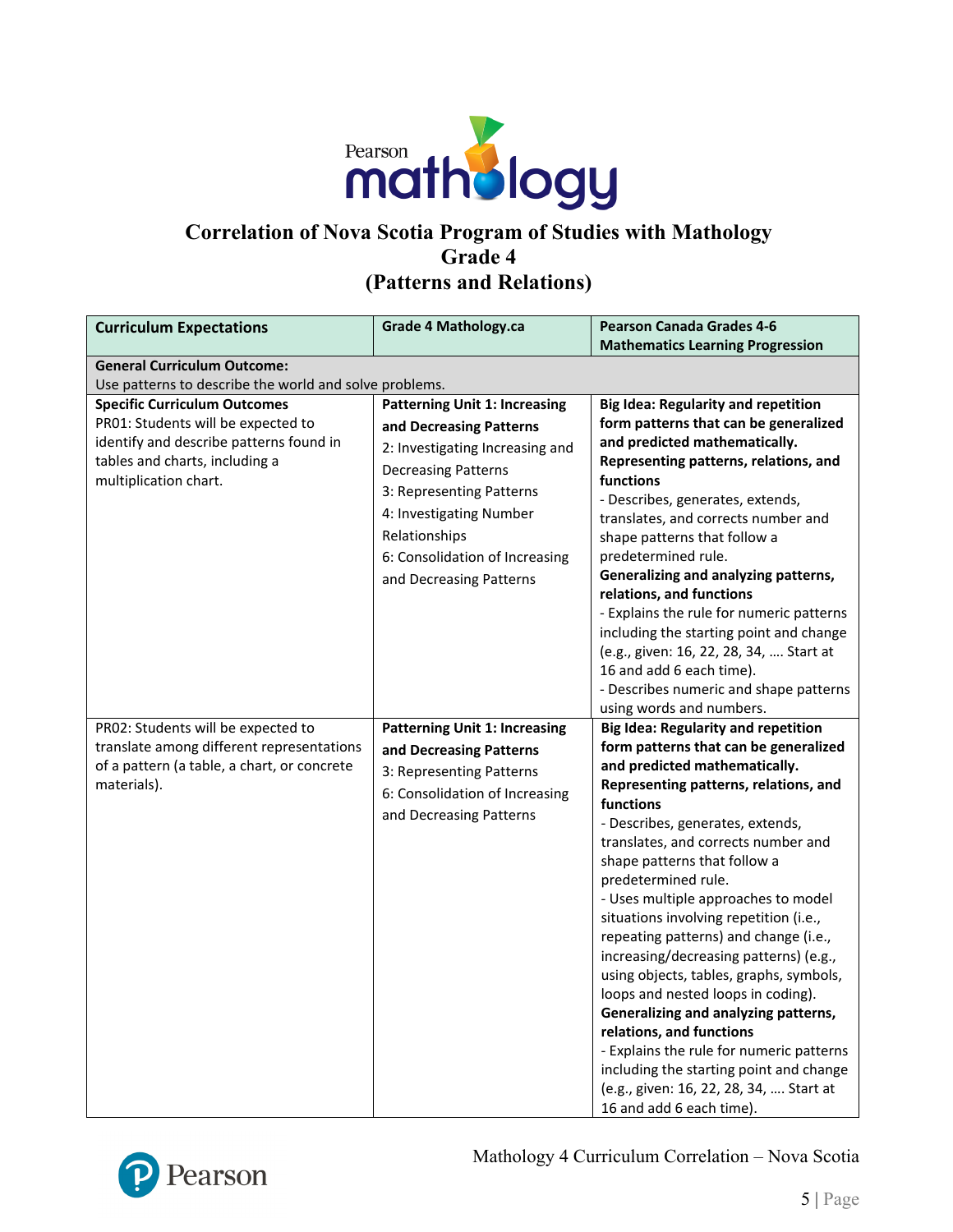|                                                                                         |                                      | - Describes numeric and shape<br>patterns using words and numbers. |
|-----------------------------------------------------------------------------------------|--------------------------------------|--------------------------------------------------------------------|
| PR03: Students will be expected to                                                      | <b>Patterning Unit 1: Increasing</b> | <b>Big Idea: Regularity and repetition</b>                         |
| represent, describe, and extend patterns                                                | and Decreasing Patterns              | form patterns that can be generalized                              |
| and relationships, using charts and tables,                                             | 2: Investigating Increasing and      | and predicted mathematically.                                      |
| to solve problems.                                                                      | <b>Decreasing Patterns</b>           | Representing patterns, relations, and                              |
|                                                                                         | 3: Representing Patterns             | functions                                                          |
|                                                                                         | 6: Consolidation of Increasing       | - Describes, generates, extends,                                   |
|                                                                                         | and Decreasing Patterns              | translates, and corrects number and                                |
|                                                                                         |                                      | shape patterns that follow a                                       |
|                                                                                         |                                      | predetermined rule.                                                |
|                                                                                         |                                      | Generalizing and analyzing patterns,<br>relations, and functions   |
|                                                                                         |                                      | - Explains the rule for numeric patterns                           |
|                                                                                         |                                      | including the starting point and change                            |
|                                                                                         |                                      | (e.g., given: 16, 22, 28, 34,  Start at                            |
|                                                                                         |                                      | 16 and add 6 each time).                                           |
|                                                                                         |                                      | - Describes numeric and shape                                      |
|                                                                                         |                                      | patterns using words and numbers.                                  |
| PR04: Students will be expected to                                                      | Pattern Unit 1: Increasing and       | <b>Big Idea: Regularity and repetition</b>                         |
| identify and explain mathematical                                                       | <b>Decreasing Patterns</b>           | form patterns that can be generalized                              |
| relationships, using charts and diagrams,                                               | 4: Investigating Number              | and predicted mathematically.                                      |
| to solve problems.                                                                      | Relationships                        | Representing patterns, relations, and                              |
|                                                                                         | 5: Sorting in Venn Diagrams          | functions                                                          |
|                                                                                         | and Venn Diagrams                    | - Describes, generates, extends,                                   |
|                                                                                         |                                      | translates, and corrects number and                                |
|                                                                                         | 6: Consolidation of Increasing       | shape patterns that follow a                                       |
|                                                                                         | and Decreasing Patterns              | predetermined rule.                                                |
|                                                                                         |                                      | Generalizing and analyzing patterns,<br>relations, and functions   |
|                                                                                         |                                      | - Explains the rule for numeric patterns                           |
|                                                                                         |                                      | including the starting point and change                            |
|                                                                                         |                                      | (e.g., given: 16, 22, 28, 34,  Start at                            |
|                                                                                         |                                      | 16 and add 6 each time).                                           |
|                                                                                         |                                      | - Describes numeric and shape                                      |
|                                                                                         |                                      | patterns using words and numbers.                                  |
| <b>General Curriculum Outcome:</b><br>Represent algebraic expressions in multiple ways. |                                      |                                                                    |
| <b>Specific Curriculum Outcomes</b>                                                     | <b>Patterning Unit 2: Variables</b>  | Big Idea: Patterns and relations can be                            |
| PR05: Students will be expected to                                                      | and Equations                        | represented with symbols, equations,                               |
| express a given problem as an equation in                                               |                                      | and expressions.                                                   |
| which a symbol is used to represent an                                                  | 7: Using Symbols                     | <b>Understanding equality and</b>                                  |
| unknown number.                                                                         | 8: Solving Equations Concretely      | inequality, building on generalized                                |
|                                                                                         | 9: Solving Addition and              | properties of numbers and operations                               |
|                                                                                         | <b>Subtraction Equations</b>         | - Expresses a one-step mathematical                                |
|                                                                                         | 11: Solving Multiplication and       | problem as an equation using a symbol                              |
|                                                                                         | <b>Division Equations</b>            | or letter to represent an unknown                                  |
|                                                                                         | 12: Using Equations to Solve         | number (e.g., Sena had some tokens                                 |
|                                                                                         | Problems                             | and used four. She has seven left: $\Box - 4$                      |
|                                                                                         | 13: Consolidation of Variables       | $= 7$ ).                                                           |
|                                                                                         | and Equations                        |                                                                    |

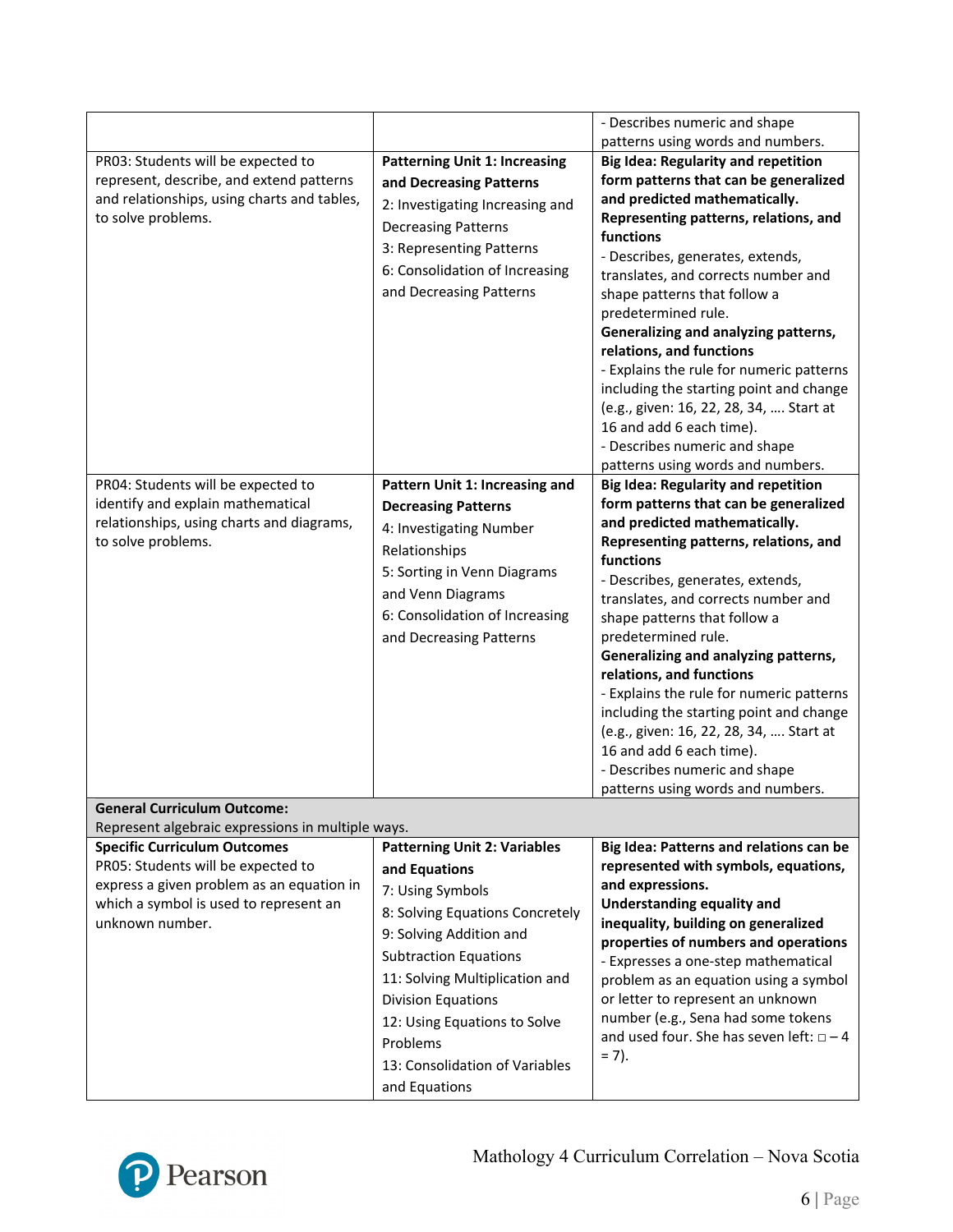|                                                                                                                      |                                                                                                                                                                                                                                                                                                                  | Using variables, algebraic expressions,<br>and equations to represent<br>mathematical relations<br>- Understands an unknown quantity<br>(i.e., variable) may be represented by a<br>symbol or letter (e.g., $13 - \square = 8$ ; $4n =$<br>$12$ ).<br>- Flexibly uses symbols and letters to<br>represent unknown quantities in<br>equations (e.g., knows that $4 + \square = 7$ ; 4<br>$+x = 7$ ; and $4 + y = 7$ all represent the<br>same equation with $\Box$ , x, and y<br>representing the same value).<br>- Interprets and writes algebraic<br>expressions (e.g., 2n means two times<br>a number; subtracting a number from<br>7 can be written as $7 - n$ ).<br>- Understands a variable as a changing<br>quantity (e.g., 5s, where s can be any<br>value).                                                                                                                                                                             |
|----------------------------------------------------------------------------------------------------------------------|------------------------------------------------------------------------------------------------------------------------------------------------------------------------------------------------------------------------------------------------------------------------------------------------------------------|-------------------------------------------------------------------------------------------------------------------------------------------------------------------------------------------------------------------------------------------------------------------------------------------------------------------------------------------------------------------------------------------------------------------------------------------------------------------------------------------------------------------------------------------------------------------------------------------------------------------------------------------------------------------------------------------------------------------------------------------------------------------------------------------------------------------------------------------------------------------------------------------------------------------------------------------------|
| PR06: Students will be expected to solve<br>one-step equations involving a symbol to<br>represent an unknown number. | <b>Patterning Unit 2: Variables</b><br>and Equations<br>8: Solving Equations Concretely<br>9: Solving Addition and<br><b>Subtraction Equations</b><br>11: Solving Multiplication and<br><b>Division Equations</b><br>12: Using Equations to Solve<br>Problems<br>13: Consolidation of Variables<br>and Equations | Big Idea: Patterns and relations can be<br>represented with symbols, equations,<br>and expressions.<br><b>Understanding equality and</b><br>inequality, building on generalized<br>properties of numbers and operations<br>- Determines an unknown number in<br>simple one-step equations using<br>different strategies (e.g., $n \times 3 = 12$ ; 13<br>$- \Box = 8$ ).<br>- Uses arithmetic properties to<br>investigate and transform one-step<br>addition and multiplication equations<br>(e.g., $5 + 4 = 9$ and $5 + a = 9$ have the<br>same structure and can be rearranged<br>in similar ways to maintain equality: 4<br>$+5 = 9$ and $a + 5 = 9$ ).<br>- Uses arithmetic properties to<br>investigate and transform one-step<br>subtraction and division equations<br>(e.g., $12 - 5 = 7$ and $12 - b = 7$ have the<br>same structure and can be rearranged<br>in similar ways to maintain equality: 12<br>$-7 = 5$ and $12 - 7 = b$ ). |

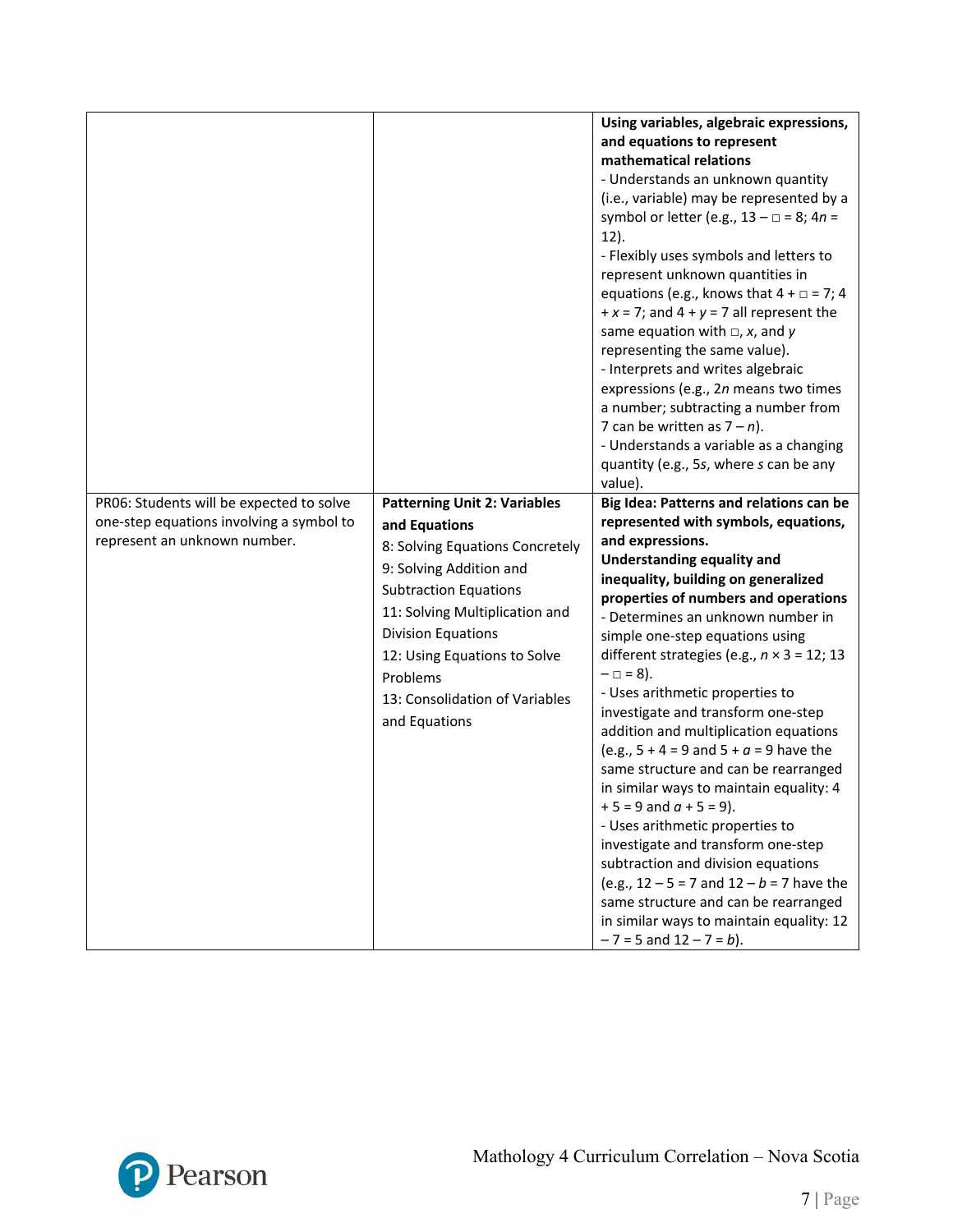

### **Correlation of Nova Scotia Program of Studies with Mathology Grade 4 (Measurement)**

| <b>Curriculum Expectations</b>                                                                                                                                                                                                                                                                                            | <b>Grade 4 Mathology.ca</b>                                                                                                                                                                                              | <b>Pearson Canada Grades 4-6</b><br><b>Mathematics Learning Progression</b>                                                                                                                                                                                                                                                                                                                                                                                          |
|---------------------------------------------------------------------------------------------------------------------------------------------------------------------------------------------------------------------------------------------------------------------------------------------------------------------------|--------------------------------------------------------------------------------------------------------------------------------------------------------------------------------------------------------------------------|----------------------------------------------------------------------------------------------------------------------------------------------------------------------------------------------------------------------------------------------------------------------------------------------------------------------------------------------------------------------------------------------------------------------------------------------------------------------|
| <b>General Outcome:</b>                                                                                                                                                                                                                                                                                                   |                                                                                                                                                                                                                          |                                                                                                                                                                                                                                                                                                                                                                                                                                                                      |
| Use direct and indirect measure to solve problems.                                                                                                                                                                                                                                                                        |                                                                                                                                                                                                                          |                                                                                                                                                                                                                                                                                                                                                                                                                                                                      |
| <b>Specific Curriculum Outcomes</b><br>M01: Students will be expected to read<br>and record time using digital and analog<br>clocks, including 24-hour clocks.                                                                                                                                                            | <b>Measurement Unit 3: Time</b><br>12: Exploring Time<br>13: Telling Time in One- and<br>Five-Minute Intervals<br>14: Telling Time on a 24-Hour<br>Clock<br>16: Exploring Elapsed Time<br>18: Consolidation of Time      | Big Idea: Assigning a unit to a<br>continuous attribute allows us to<br>measure and make comparisons.<br>Selecting and using units to estimate,<br>measure, construct, and make<br>comparisons<br>- Reads and records time (i.e., digital<br>and analogue) and calendar dates.<br><b>Understanding relationships among</b><br>measured units<br>- Understands relationship among<br>different measures of time (e.g.,<br>seconds, minutes, hours, days,<br>decades). |
| M02: Students will be expected to read<br>and record calendar dates in a variety of<br>formats.                                                                                                                                                                                                                           | <b>Measurement Unit 3: Time</b><br>17: Exploring Calendar Dates<br>18: Consolidation of Time                                                                                                                             | Big Idea: Assigning a unit to a<br>continuous attribute allows us to<br>measure and make comparisons.<br>Selecting and using units to estimate,<br>measure, construct, and make<br>comparisons<br>- Reads and records time (i.e., digital<br>and analogue) and calendar dates.<br>Understanding relationships among<br>measured units<br>- Understands relationship among<br>different measures of time (e.g.,<br>seconds, minutes, hours, days,<br>decades).        |
| M03: Students will be expected to<br>demonstrate an understanding of area of<br>regular and irregular 2-D shapes by<br>recognizing that area is<br>measured in square units<br>selecting and justifying referents<br>$\bullet$<br>for the units square centimetre<br>(cm <sup>2</sup> ) or square metre (m <sup>2</sup> ) | Measurement Unit 1: Length,<br><b>Perimeter, and Area</b><br>4: Estimating and Measuring<br>Area in Square Metres<br>5: Estimating and Measuring<br>Area in Square Centimetres<br>6: Exploring the Area of<br>Rectangles | Big Idea: Many things in our world<br>(e.g., objects, spaces, events) have<br>attributes that can be measured and<br>compared.<br>Understanding attributes that can be<br>measured, compared, and ordered<br>- Understands area as an attribute of 2-<br>D shapes that can be measured and<br>compared.                                                                                                                                                              |

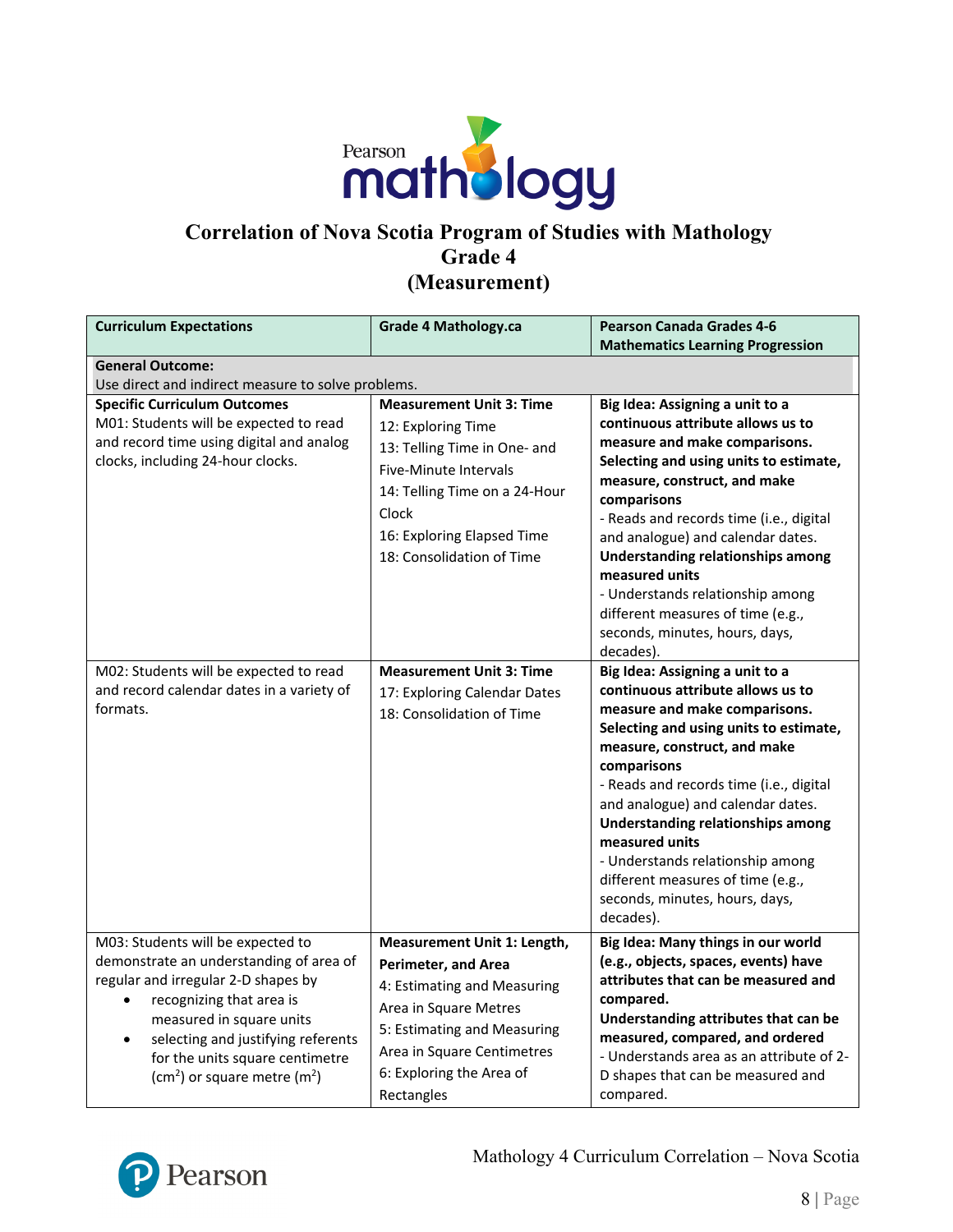| estimating area using referents<br>$\bullet$          | 7: Consolidation of Length, | Big Idea: Assigning a unit to a        |
|-------------------------------------------------------|-----------------------------|----------------------------------------|
| for $cm2$ or $m2$                                     | Perimeter, and Area         | continuous attribute allows us to      |
| determining and recording area<br>$\bullet$           |                             | measure and make comparisons.          |
| $\text{(cm}^2 \text{ or } \text{m}^2\text{)}$         |                             | Selecting and using units to estimate, |
| constructing different rectangles                     |                             | measure, construct, and make           |
| for a given area ( $\text{cm}^2$ or $\text{m}^2$ ) in |                             | comparisons                            |
| order to demonstrate that many                        |                             | - Develops understanding of square     |
| different rectangles may have                         |                             | units (e.g., square unit, square cm,   |
| the same area                                         |                             | square m) to measure area of 2-D       |
|                                                       |                             | shapes.                                |

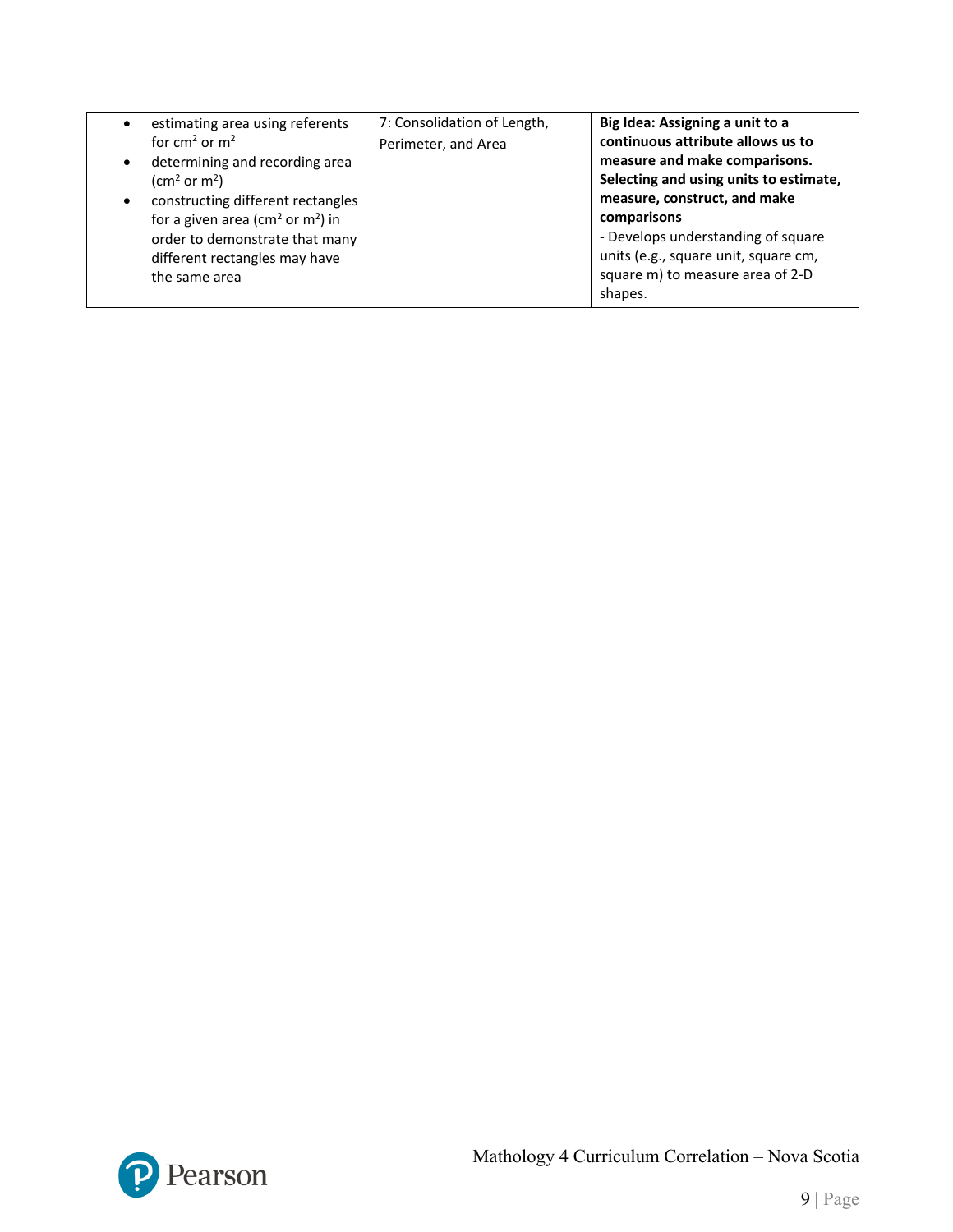

#### **Correlation of Nova Scotia Program of Studies with Mathology Grade 4 (Geometry)**

| <b>Curriculum Expectations</b>                                                                                                                                                                                                  | <b>Grade 4 Mathology.ca</b>                                                                                                                                                                 | <b>Pearson Canada Grades 4-6</b>                                                                                                                                                                                                                                                                                                                                                                                                                                                                                                                              |
|---------------------------------------------------------------------------------------------------------------------------------------------------------------------------------------------------------------------------------|---------------------------------------------------------------------------------------------------------------------------------------------------------------------------------------------|---------------------------------------------------------------------------------------------------------------------------------------------------------------------------------------------------------------------------------------------------------------------------------------------------------------------------------------------------------------------------------------------------------------------------------------------------------------------------------------------------------------------------------------------------------------|
| <b>General Curriculum Outcome:</b>                                                                                                                                                                                              |                                                                                                                                                                                             | <b>Mathematics Learning Progression</b>                                                                                                                                                                                                                                                                                                                                                                                                                                                                                                                       |
| Describe the characteristics of 3-D objects and 2-D shapes and analyze the relationships among them.                                                                                                                            |                                                                                                                                                                                             |                                                                                                                                                                                                                                                                                                                                                                                                                                                                                                                                                               |
| <b>Specific Curriculum Outcomes</b><br>G01: Students will be expected to<br>describe and construct rectangular and<br>triangular prisms.                                                                                        | <b>Geometry Unit 1A: 2-D Shapes</b><br>and 3-D Solids<br>2: Identifying and Describing<br>Prisms<br>3: Constructing Models of<br>Prisms<br>5: Consolidation of 2-D Shapes<br>and 3-D Solids | Big Ideas: 2-D shapes and 3-D solids<br>can be analyzed and classified in<br>different ways by their attributes.<br>Investigating geometric attributes and<br>properties of 2-D shapes and 3-D<br>solids<br>- Sorts, describes, constructs, and<br>classifies 3-D objects based on edges,<br>faces, vertices, and angles (e.g., prisms,<br>pyramids).<br>Investigating 2-D shapes, 3-D solids,<br>and their attributes through<br>composition and decomposition<br>- Identifies and constructs nets for 3-D<br>objects made from triangles and<br>rectangles. |
| <b>General Curriculum Outcome:</b>                                                                                                                                                                                              |                                                                                                                                                                                             |                                                                                                                                                                                                                                                                                                                                                                                                                                                                                                                                                               |
| Describe and analyze position and motion of objects and shapes.                                                                                                                                                                 |                                                                                                                                                                                             |                                                                                                                                                                                                                                                                                                                                                                                                                                                                                                                                                               |
| <b>Specific Curriculum Outcomes</b><br>G02: Students will be expected to<br>demonstrate an understanding of<br>congruency, concretely and pictorially.                                                                          | <b>Geometry Unit 1A: 2-D Shapes</b><br>and 3-D Solids<br>1: Exploring Congruence<br>5: Consolidation of 2-D Shapes<br>and 3-D Solids                                                        | Big Ideas: 2-D shapes and 3-D solids<br>can be transformed in many ways and<br>analyzed for change.<br>Exploring 2-D shapes and 3-D solids by<br>applying and visualizing<br>transformations<br>- Demonstrates an understanding of<br>congruency (i.e., same side lengths and<br>angles).                                                                                                                                                                                                                                                                     |
| G03: Students will be expected to<br>demonstrate an understanding of line<br>symmetry by<br>identifying symmetrical 2-D<br>shapes<br>creating symmetrical 2-D shapes<br>drawing one or more lines of<br>symmetry in a 2-D shape | <b>Geometry Unit 1A: 2-D Shapes</b><br>and 3-D Solids<br>4: Understanding Line<br>Symmetry<br>5: Consolidation of 2-D Shapes<br>and 3-D Solids                                              | Big Ideas: 2-D shapes and 3-D solids<br>can be transformed in many ways and<br>analyzed for change.<br><b>Exploring symmetry to analyze 2-D</b><br>shapes and 3-D solids<br>- Draws and identifies lines of<br>symmetry (i.e., vertical, horizontal,<br>diagonal, oblique) in 2-D shapes and<br>designs.                                                                                                                                                                                                                                                      |